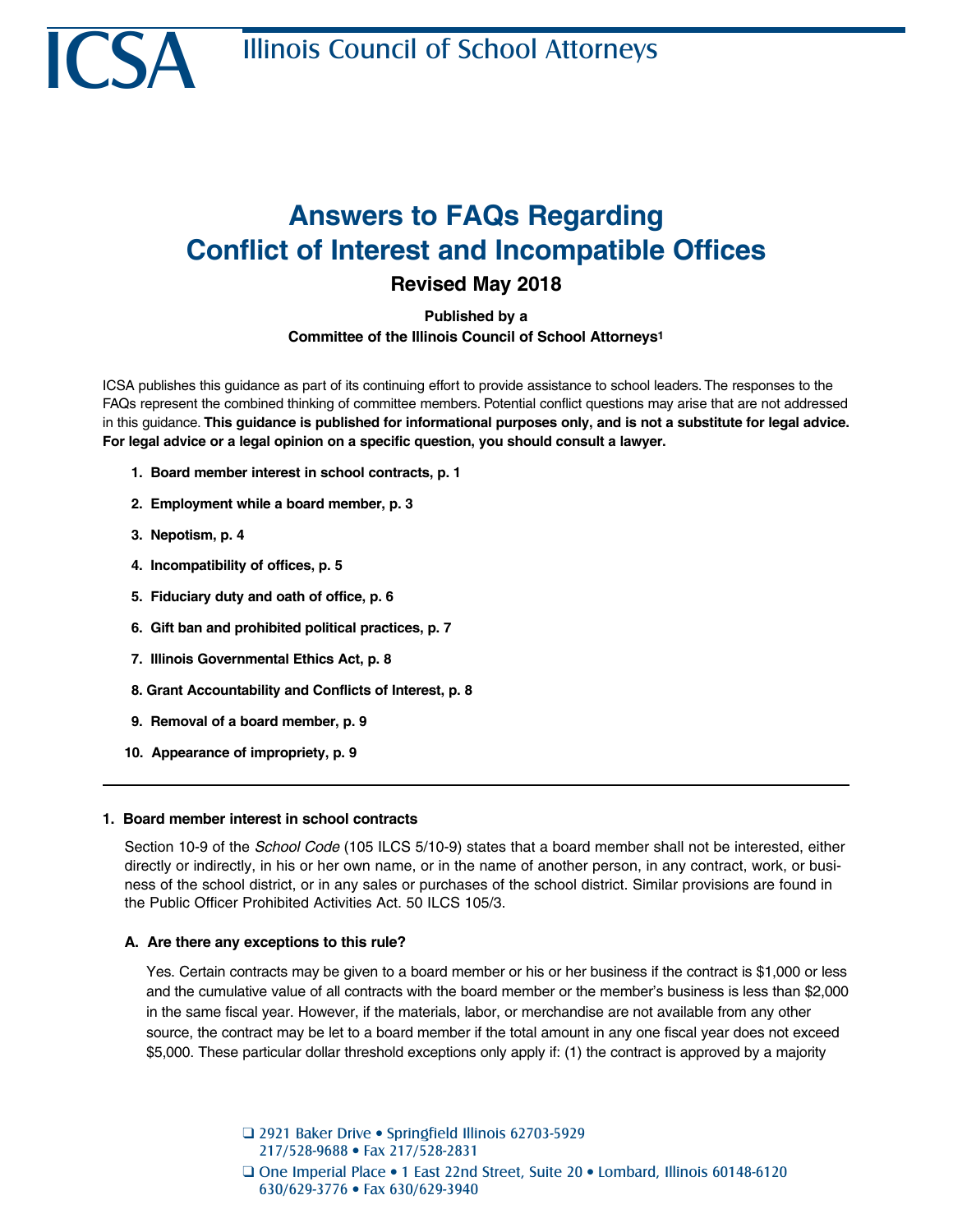vote of the board; (2) the board member publicly discloses the nature and extent of his or her interest before or during deliberations; and (3) the interested member abstains from voting on the contract.

## **B. What does it mean to be "interested, either directly or indirectly?"**

In *Panozzo v. City of Rockford*, 306 Ill.App. 443, 28 N.E.2d 748 (2nd Dist. 1940), the court held that the interest must be "certain, definable, pecuniary or proprietary." *Id.* at 456. The court held that the interest must be financial and of a personal or private nature as opposed to a general benefit to all persons or property. In considering the financial interest, or prohibited interest, the courts have basically held that it is irrelevant whether there would be any actual harm or injury, or even whether the contract may be beneficial to the governmental entity. Motive does not play a part in whether a conflict of interest exists and whether the contract is then void. The purpose of the prohibition was explained by the Illinois Supreme Court in *People v. Adduci*, 412 Ill. 621, 108 N.E.2d 1 (Ill. 1952), as follows:

The interest against which the prohibition is leveled is such an interest as prevents or tends to prevent the public official from giving to the public that impartial and faithful service which he is in duty bound to render and which the public has every right to demand and receive….whether or not the interest in any given case comes within the prohibition of the statute may well become a question of construction for the court in view of all the facts and circumstances shown in the particular case.

*Id.* at 627. The court's interpretation of what constitutes a "contract" under 105 ILCS 5/10-9 and 50 ILCS 5/3 is sweeping. In People ex rel. Madigan v. Bertrand, Jr., 2012 IL App (1st) 111419, the Appellate Court held that a board member could not settle a lawsuit he filed against the public board because the settlement agreement included the payment of his attorney fees, thus making it a contract in which he was financially interested.

# **C. May a board member be employed by a company that does business with the district he or she serves?**

Yes, as long as a board member has no financial interest in the business other than as an employee. The *School Code* states that "[a] school board member [is not] deemed interested if the board member is an employee of a business that is involved in the transaction of business with the school district, provided that the board member has no financial interests other than as an employee." 105 ILCS 5/10-9.

In a 2014 "unofficial" opinion, the Ill. Attorney General determined that in order to qualify for this exception, a board member's employment must be at a *for-profit* business that operates as a traditional commercial enterprise. In that case, a school board member was determined to be in violation of 105 ILCS 5/10-9 because she was employed at a special education cooperative to which her board's school district was a member.

*Note:* If a contract is supported by a federal or state grant award that is subject to federal procurement standards, additional restrictions on a board member's employment with an applicant firm may apply, such that the board member has a conflict and may not participate in the award. See Section 8 below for further discussion.

# **D. May a board member who is appropriately licensed work as a substitute teacher for the district where he or she is a board member?**

Yes, but only in limited situations. Working as a substitute is a contract for services. As such, it is analyzed under the statutory exception requiring: (1) a contract to be approved by majority vote of the board; (2) the amount of the contract to not exceed \$1,000 and, in the aggregate, to not exceed \$2,000 per fiscal year, except when the service is not available from any other source, the aggregate amount in the same fiscal year to not exceed \$5,000; (3) the board member to publicly disclose the nature and extent of his or her interest before or during deliberations; and (4) the interested member to abstain from voting on the contract. The potential of a common law conflict may exist, however, if the board member is called upon to vote on the rate of compensation to be paid to substitute teachers. See also the discussion at Section 2.B. below.

## **E. Can the spouse of a board member who owns his or her own business be awarded a contract with the school district?**

This probably would not be a conflict so long as the board member had no ownership or financial interest in the business. See Sections 3 and 10 below.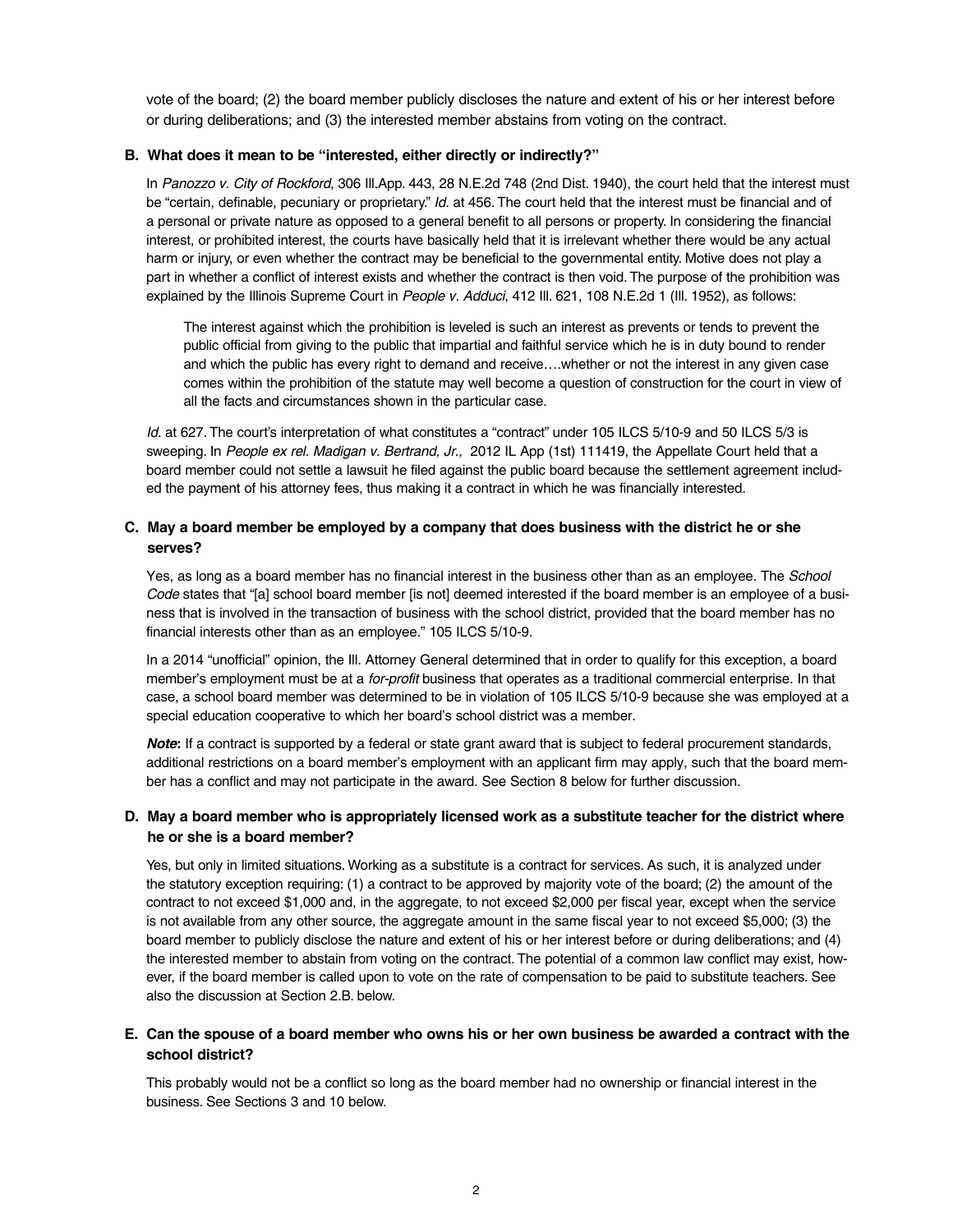*Note:* If a contract is supported by a federal or state grant award that is subject to federal procurement standards, additional restrictions on a board member's spouse's employment with an applicant firm may apply, such that the board member has a conflict and may not participate in the award. See Section 8 below for further discussion.

## **F. May the school district purchase property from the spouse of a board member?**

The answer to this question could be very fact-specific. Such a purchase could probably be made so long as the board member does not have any ownership or proprietary interest in the property being purchased, but a violation could occur depending on how title to the property in question was held.

# **G. Can a board member who owns a local business provide free services to the district? Example: A board member owns a printing business and offers to print athletic programs at no cost to the district.**

A gift would not be deemed a contract. Thus, so long as there is nothing of value coming to the board member, and the service is in fact free, then it does not appear that there is a conflict.

# **H. If a conflict exists, can a board member merely abstain from voting? Does it make any difference if the contract is awarded pursuant to a public bid?**

Merely abstaining from voting does not alone cure a statutory conflict of interest. If a conflict exists, it does not make any difference if the contract is fair or even favorable to the district, or if it was awarded pursuant to a public bid.

## **I. What are the penalties or consequences if any of these provisions are violated?**

A board member convicted of violating provisions of the applicable statutes would be guilty of a Class 4 felony and would be removed from office. The contract is also voidable by the court. 105 ILCS 5/10-9(g); 50 ILCS 105/4.

## **2. Employment while a board member**

# **A. May an individual run for election as a school board member for the district where he or she is employed?**

Yes. If elected, the individual may need to resign from district employment to comply with the laws defining prohibited interests as described below.

## **B. May an individual be employed by a school district for which he or she serves as a school board member?**

A school board member may not be employed by the district he or she serves unless the pay is less than the statutory contract limit and other requirements are met.

Two laws address this question: the *School Code* and the Public Officer Prohibited Activities Act. The *School Code* prohibits a school board member from having an interest in a contract with the district he or she serves. Employment is a contractual relationship even if the individual does not have an individual employment agreement. An exception to this rule exists when the contract amount does not exceed \$1,000 or the award of the contract does not cause the aggregate amount of such contacts to the same individual to exceed \$2,000 in the same fiscal year, or \$5,000 in the same fiscal year if the labor or materials to be provided are not otherwise available in the district. 105 ILCS 5/10-9(c).

The Public Officer Prohibited Activities Act prohibits a governing body member from being "in any manner financially interested directly in his own name or indirectly in the name of any other person, association, trust, or corporation, in any contract or the performance of any work in the making or letting of which such officer may be called upon to act or vote." 50 ILCS 105/3(a). Exceptions to this prohibition are similar to the exceptions in the *School Code*. Read together, the *School Code* and the Public Officer Prohibited Activities Act allow a board member to be employed by the district he or she serves if all of the following conditions are met:

(1) The award of the contract is approved by a majority vote and the board member abstains from voting;

(2) The contract (employment is a contractual relationship) amount does not exceed \$1,000;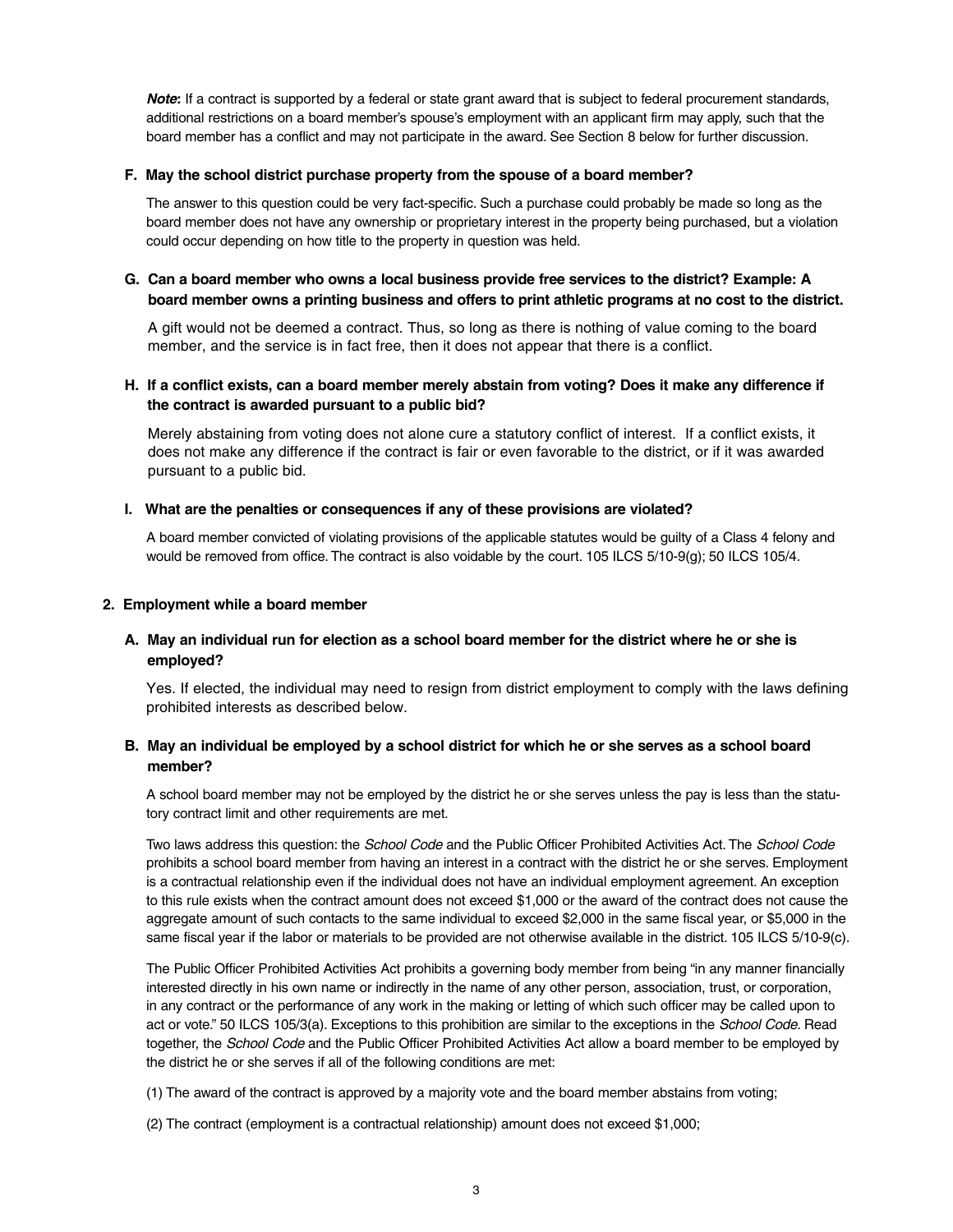- (3) The award of the contract would not cause the aggregate amount of all such contracts so awarded to the same board member to exceed \$2,000 in the same fiscal year, or \$5,000 in the same fiscal year if the labor or materials to be provided are not otherwise available in the district;2
- (4) The board member publicly discloses the nature and extent of his or her interest before or during the deliberations concerning the contract; and
- (5) The board member abstains from voting on the award of the contract (note that he or she is considered present to establish a quorum).

The question occasionally arises whether an employee of a special education cooperative may serve on the school board for a district that is a member of the cooperative. If the individual is deemed to be a district employee, he or she violates the conflict of interest laws. See the answer to question 1C above for more information. An attorney will need to analyze the entire factual context before providing an answer.

A violation of the prohibited interests section of the *School Code* or the Public Officer Prohibited Activities Act is a Class 4 felony.

#### **3. Nepotism**

#### **A. May an individual be a board member at a school district that employs his or her spouse?**

Yes. An individual's interest in a contract is not attributed to his or her spouse, provided the contract is not a mere subterfuge. Following this rule, an Illinois Appellate Court found no violation of the Corrupt Practices Act (predecessor of the Public Officer Prohibited Activities Act) when a school district employs a board member's spouse. *Hollister v. North*, 50 Ill.App.3d 56, 365 N.E.2d 258 (4th Dist. 1977).

This rule also applies in the context of the *School Code*'s section on prohibited interests. It allows a board member to participate in a group health insurance program provided to a district employee if the board member is that employee's spouse or child. 105 ILCS 5/10-22.3a. This provision clearly indicates an intent to permit spousal employment.

A violation may occur if the board member actively promotes the financial interests of his or her spouse. This is a fact-sensitive inquiry; a board member should seek legal counsel before voting on anything directly related to his or her spouse, such as, a motion to hire, promote, or transfer as well as anything of a disciplinary nature.

#### **B. May a board member participate in his or her spouse's insurance?**

Yes. As discussed above, the *School Code* expressly permits a school board member to be the beneficiary of dependent health insurance coverage. It states:

Nothing contained in this Code may preclude an elected school board member from participating in a group health insurance program provided to an employee of the school district that the board member serves if the board member is a dependent of that employee.

105 ILCS 5/10-22.3a. There are no appellate decisions concerning whether the Illinois Public Officer Prohibited Activities Act permits this interest. However, the *School Code* provision should control because it was the latest legislative action on the topic and the most specific.

# **C. May a board adopt an anti-nepotism policy? More specifically, may a school board prohibit the hiring of a spouse and family members of sitting board members?**

Yes, a board may adopt an anti-nepotism policy that prohibits hiring a spouse and family members of sitting board members. This policy may be broadened to prohibit the hiring of the spouse and family members of the superintendent and other identified employees.

State and federal law permits no-spousal hire or anti-nepotism policies. The Illinois Human Rights Act prohibits discrimination on the basis of *marital status*. As defined, *marital status* concerns an individual's *legal status* as married, single, separated, divorced, or widowed. Thus, the statutory definition of *marital status* discrimination does not encompass the *identity* of one's spouse. *Boaden v. Dept. of Law Enforcement*, 171 Ill.2d 230, 664 N.E.2d 61 (Ill. 1996).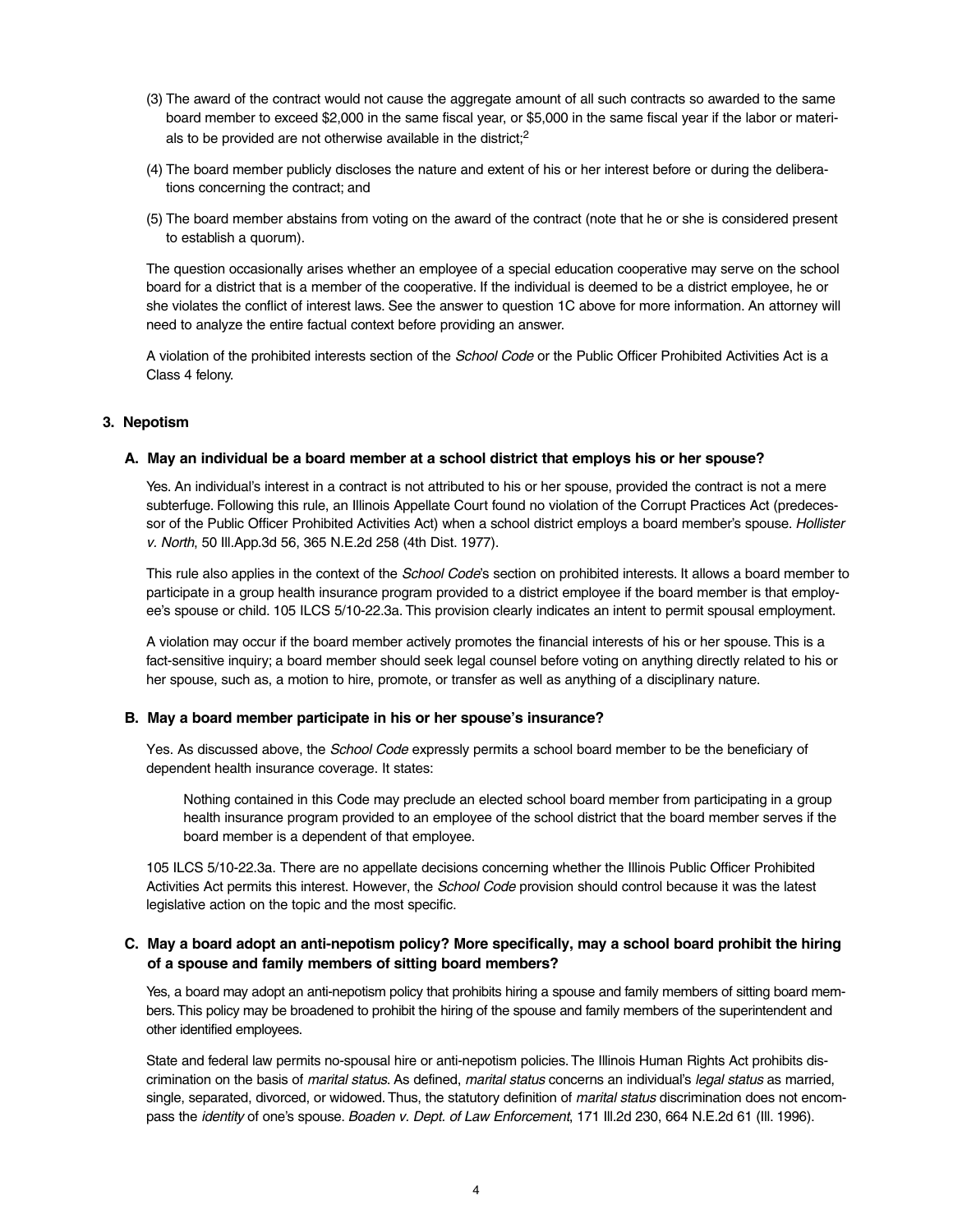Before adopting an anti-nepotism or no-spouse policy, a board should carefully analyze benefit versus harm. Among the potential *harms* are that such a policy could reduce the applicant pool, be difficult to apply, prevent hiring of the most capable applicant if he or she is in a prohibited relationship, and burden future boards with a policy that is difficult to delete or dilute. Potential *benefits* include protecting the district against favoritism, preventing fellow board members from feeling pressured, and adding credibility to the hiring process.

Selecting job candidates based on merit is itself a powerful deterrent to nepotism. Adhering to the principle that the most qualified candidate will be selected also avoids the pitfalls of an anti-nepotism policy.

## **4. Incompatibility of offices**

### **A. Can a board member hold two elected offices at the same time?**

Yes, provided the offices are not incompatible. In *Rogers v. Village of Tinley Park*, 116 Ill.App.3d 437, 441 (1st Dist. 1983), the court described incompatibility as follows:

Incompatibility is present when the written law of a state specifically prohibits the occupant of either one of the offices in question from holding the other **and, also, where the duties of either office are such that the holder of the office cannot in every instance, properly and fully, faithfully perform all the duties of the other office.** This incompatibility may arise from multiplicity of business in one office or the other, considerations of public policies, or otherwise. (Emphasis added) *People v. Haas*, 145 Ill.App. 283, 286-87 (1st Dist. 1908).

[Incompatibility] is found to be in the character of the offices and their relation to each other, in the subordination of the one to the other, and in the nature of the duties and functions which attach to them. **Incompatibility of offices exists where there is a conflict in the duties of the offices, so that the performance of the duties of the one interferes with the performance of the other.** They are generally considered incompatible where such duties and functions are inherently inconsistent and repugnant, so that because of the contrariety and antagonism which would result from the attempt of one person to discharge faithfully, impartially, and efficiently the duties of both offices, considerations of public policy render it improper to retain both. (Emphasis added) (Internal quotations omitted).

In another appellate decision, the court held that the offices of alderman, school board member, and park district commissioner were incompatible. The court stated: "Instead of examining whether there has been an actual conflict in the offices in which a person is serving, Illinois courts look to whether there will eventually be a conflict." *People ex. rel. Alvarez v. Price*, 408 Ill.App.3d 457, 948 N.E.2d 174 (1st Dist. 2011).

The Illinois Attorney General's office has compiled a comprehensive list of incompatible offices. Some offices found by Attorney General opinions to be incompatible with the office of school board member are: Board of Review member, City Council member, City Manager, Community College District Trustee, County Board Member, County Engineer, County Zoning Administrator, County Zoning Board of Appeals Member, Educational Labor Relations Board Member, Fire Protection District Trustee, Park District Board Member, Township Assessor, and Township School Trustee. The Attorney General's index of opinions can be found at: *www.illinoisattorneygeneral.gov/opinions*.

A board member may also be a city councilman, a city alderman or a village trustee if the village, city or unincorporated town has 2,500 or fewer inhabitants. 50 ILCS 105/1.3.

## **B. Can a board member be employed by another public body (***e.g.***, a park district) that may have dealings with the school district?**

If the employment position is one of authority or policy making, the analysis contained in the above answer would seem to indicate that a conflict of interest exists, even though the two positions may not strictly be incompatible.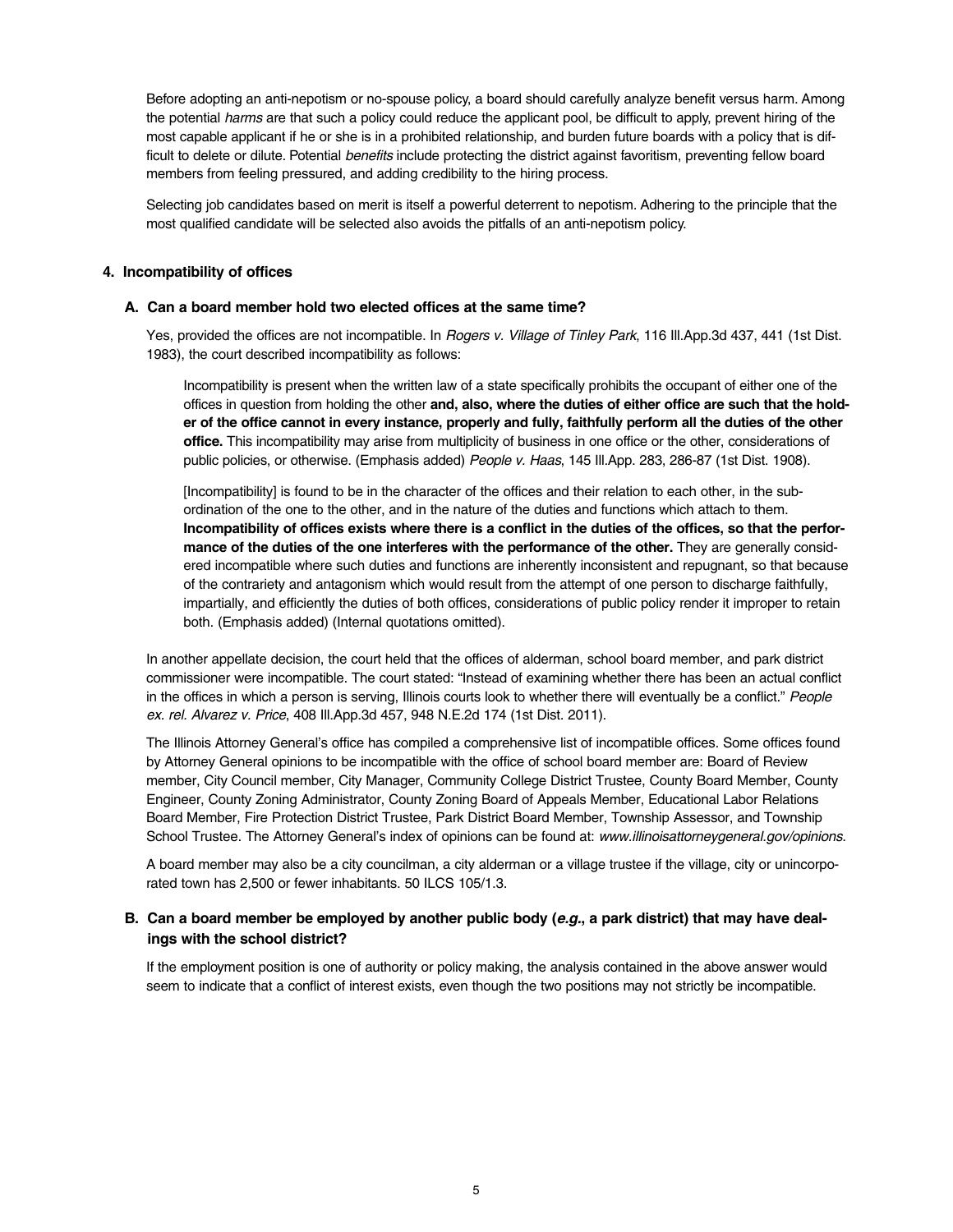## **5. Fiduciary duty and oath of office**

# **A. Does a board of education member owe a fiduciary obligation to the school district? If so, what is that obligation?**

As elected public officials, school board members hold a fiduciary position and owe duties of loyalty and good faith to their school districts. The fiduciary duty requires the board member to put the best interests of the district ahead of his or her other personal or financial interests. As the Illinois Supreme Court has noted, "The faithful performance of official duties is best secured if a governmental officer, like any other person holding a fiduciary position, is not called upon to make decisions that may advance or injure his individual interest." *City of Chicago v. Keane*, 64 Ill.2d 559 (Ill. 1976). Moreover, in the mandated oath of office, each board member swears or affirms to faithfully discharge the duties of the office in accordance with the state and federal constitutions and laws, and to "respect taxpayer interests by serving as a faithful protector of the school district's assets." 105 ILCS 5/10-16.5. Training on fiduciary responsibilities is included in the list of topics on which each board member must complete training within the first year of his or her term. 105 ILCS 5/10-16a(b).

# **B. What is the board of education member's obligation when his or her personal or financial interests conflict with the best interests of the school district?**

The board member is expected to act in the best interest of the school district and not in his or her own personal or financial interest. When a conflict arises between the district's interests and the school board member's personal and financial interest, the board member should carefully review and consider his or her role in the decision. Sometimes conflict can be resolved by the board member's abstaining from discussion and action on the matter. However, there may be occasions when the board member's conflict of interest cannot be removed through non-participation in the decision-making process. This is addressed in Section 1 above.

Similarly, the board member should not use his or her position as a board member to influence the outcome of dayto-day decisions left in the administration's hands. Use of such influence could be considered a breach of the board member's fiduciary obligations to the school district.<sup>3</sup>

# **C. What are the considerations for a board member who simultaneously serves as a board member in both a high school and elementary school district?**

Lawyers disagree whether this constitutes incompatible office holding; an individual considering being on both boards should obtain a legal opinion. See Section 4 above. In addition to this consideration, the board member should be mindful that he or she has a fiduciary duty to both the high school district and the elementary district. If a conflict arises between the two districts, the board member should obtain guidance from legal counsel on how to best address the potential conflict.

## **D. What are the consequences if a board member breaches the fiduciary duty?**

In some instances, the board member may forfeit his or her seat on the school board as a consequence of the breach. Depending upon the nature of the breach, the board member could also face legal action by the school district, a taxpayer, or a member of the public for an accounting and possible restitution. The board member could further face criminal penalties imposed by statutes, including penalties under the Gift Ban Act or the Public Officer Prohibited Activities Act.

# **E. Can a board member be prohibited from participating in a closed meeting if he or she has a personal interest adverse to the district as regards the matter being discussed?**

Illinois statutes do not specifically address whether a board of education member can be excluded from a closed meeting because of a perceived conflict of interest. The Illinois Attorney General's office has opined that a board member cannot be sanctioned in the absence of a statute authorizing such action by the board. See *Op. Att'y Gen. No. 91-001* (1991). Furthermore, the Appellate Court has held that school board members hold a property right in their election to the board, thus requiring due process before removal. *East St. Louis Federation of Teachers, AFT, AFL-CIO v. East. St. Louis School District No. 189 Financial Oversight Panel*, 178 Ill.2d 399, 417-18 (Ill. 1997).

If because of his or her own personal or financial interests the board member cannot act in the best interest of the school district, the board member should voluntarily refrain from participation and discussion of the topic.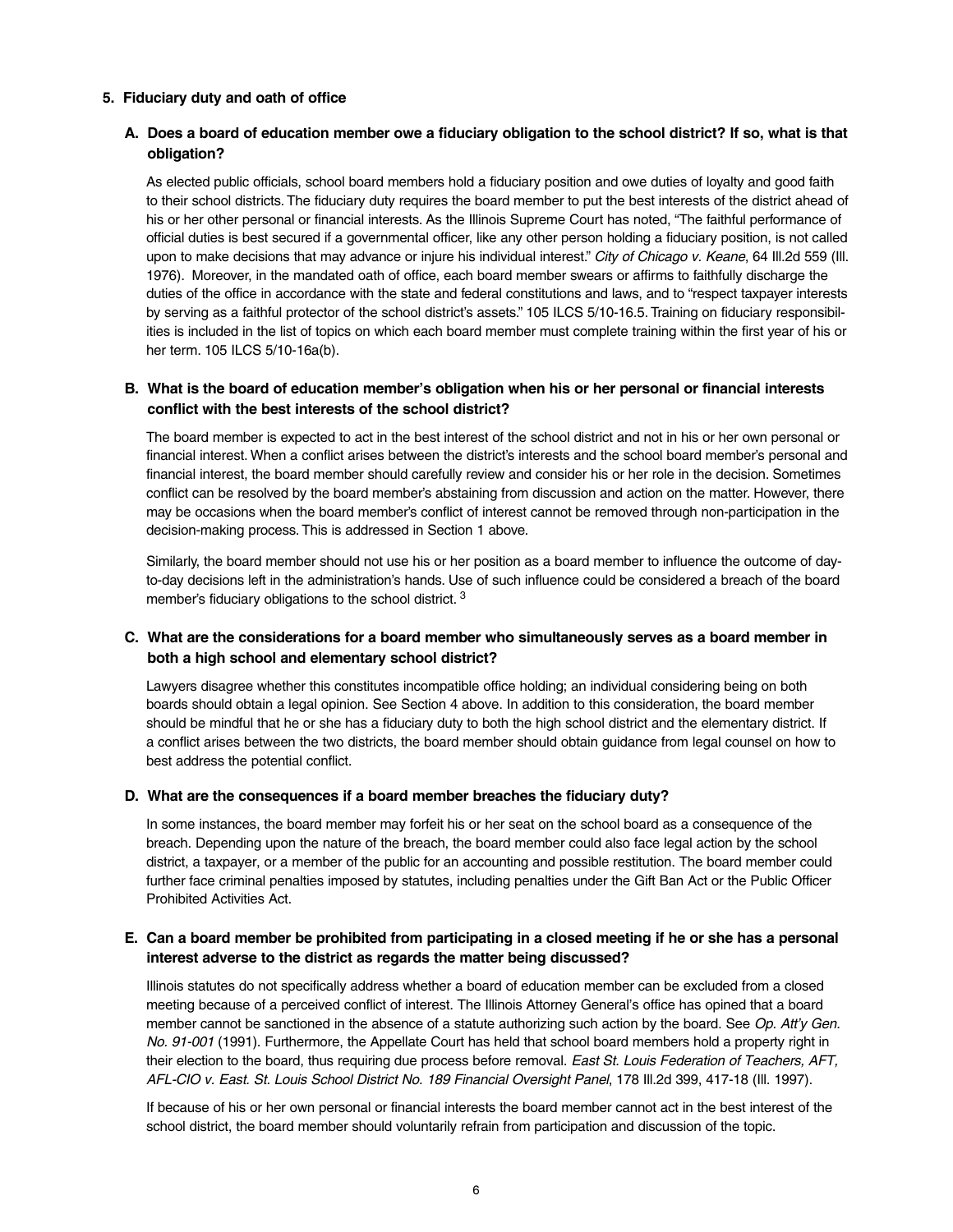## **F. What is the significance of the school board member oath of office?**

Board members are required to take the oath of office, administered as determined by the board, in substantially the form set out in 105 ILCS 5/10-16.5.<sup>4</sup> In addition to fiduciary and other duties imposed by statute, the oath of office could be a basis for legal action against the school board member. Courts have found government officials liable for breach of contract for violating the oath of office. The violation of the oath of office may also be grounds for removal from office. A violation of the oath in most cases, however, is not subject to a private right of action for damages. *Collins v. Bd. of Educ. of N. Chicago Cmty. Unit Sch. Dist. 187*, 792 F. Supp. 2d 992, 999 (N.D.Ill. 2011).

Board members should carefully read the required oath of office to better understand the obligations it imposes on school board members.

## **G. When does a seat on the board of education become vacant?**

According to the *School Code*, a school board seat becomes vacant if one of the following occurs during the board member's term of office: (1) death of the incumbent; (2) resignation provided to the Secretary or Clerk of the board; (3) lacking legal capacity to serve in the position; (4) no longer residing in the district; (5) conviction of certain crimes involving a violation of official oath, or conviction of a violent crime against a child; (6) removal from office; (7) a finding by a court or other competent tribunal that the election of the board member is void; and (8) no longer residing in the particular area that the school board member was elected to represent. 105 ILS 5/10-11.

Other actions may lead to a vacancy under other state or federal law. For example, a vacancy occurs if a board member is convicted of having a prohibited interest in a district contract, official misconduct, or engaging in bid rigging activities. A board member may also forfeit his or her office by failing to file a statement of economic interest, accepting an incompatible office, or violating the working cash fund provisions. See *Answers to FAQs: Vacancies on the Board of Education*, published on the IASB website at *www.iasb.com/law/vacancies.cfm*.

## **6. Gift ban and prohibited political practices**

#### **What does the Ethics Act prohibit?**

The State Officials and Employees Ethics Act, 5 ILCS 430/70-0.01 *et seq*. (Ethics Act), prohibits the acceptance of certain gifts by public officials and identifies prohibited political activities. The Ethics Act is a lengthy and complex law. A school board should consult with its attorney for legal advice or a legal opinion concerning specific fact situations.

The Ethics Act is designed for state employees and officials but requires local governments to adopt an ordinance or resolution no less restrictive than the Act's provisions. Thus, school officials are left to figure out how to make a piece of legislation that was not designed for them, fit their situation. The enforcement provisions are particularly problematic because school boards do not have the power to adopt penal ordinances and penalties, particularly upon elected officials. Regardless of enforcement uncertainties, school officials should pay attention to the Act's prohibitions because violation charges are tried in the court of public opinion.

Determining what political activities are prohibited by the Ethics Act depends on three factors: the actor (board member or employee), the context (location and time), and the activity. No employee may intentionally perform any political activity during compensated time. No board member or employee may intentionally use any district property or resources in connection with any political activity (similar to the prohibition in the Election Interference Prohibition Act, 10 ILCS 5/9-25.1, that bars spending public money to advance a candidate or proposition), intentionally require any other board member or employee to perform any political activity, or award board members or employees compensation or benefits for participating in any political activity.

The Ethics Act's gift ban prohibits school officials (board members and employees) from accepting a gift from a *prohibited source* unless the gift falls within one or more of 12 exceptions to the ban. A person or entity becomes a *prohibited source* by seeking official action from, or doing or seeking to do business with, school officials, among other types of conduct described in the statute.

The 12 exceptions include receipt of educational materials, a gift from a relative or personal friend, goods or refreshments not exceeding \$75 per person in value on a single calendar day, and any item(s) from one prohibited source during any calendar year having a cumulative total value of less than \$100. The ban applies to spouses and immediate family members living with the school official.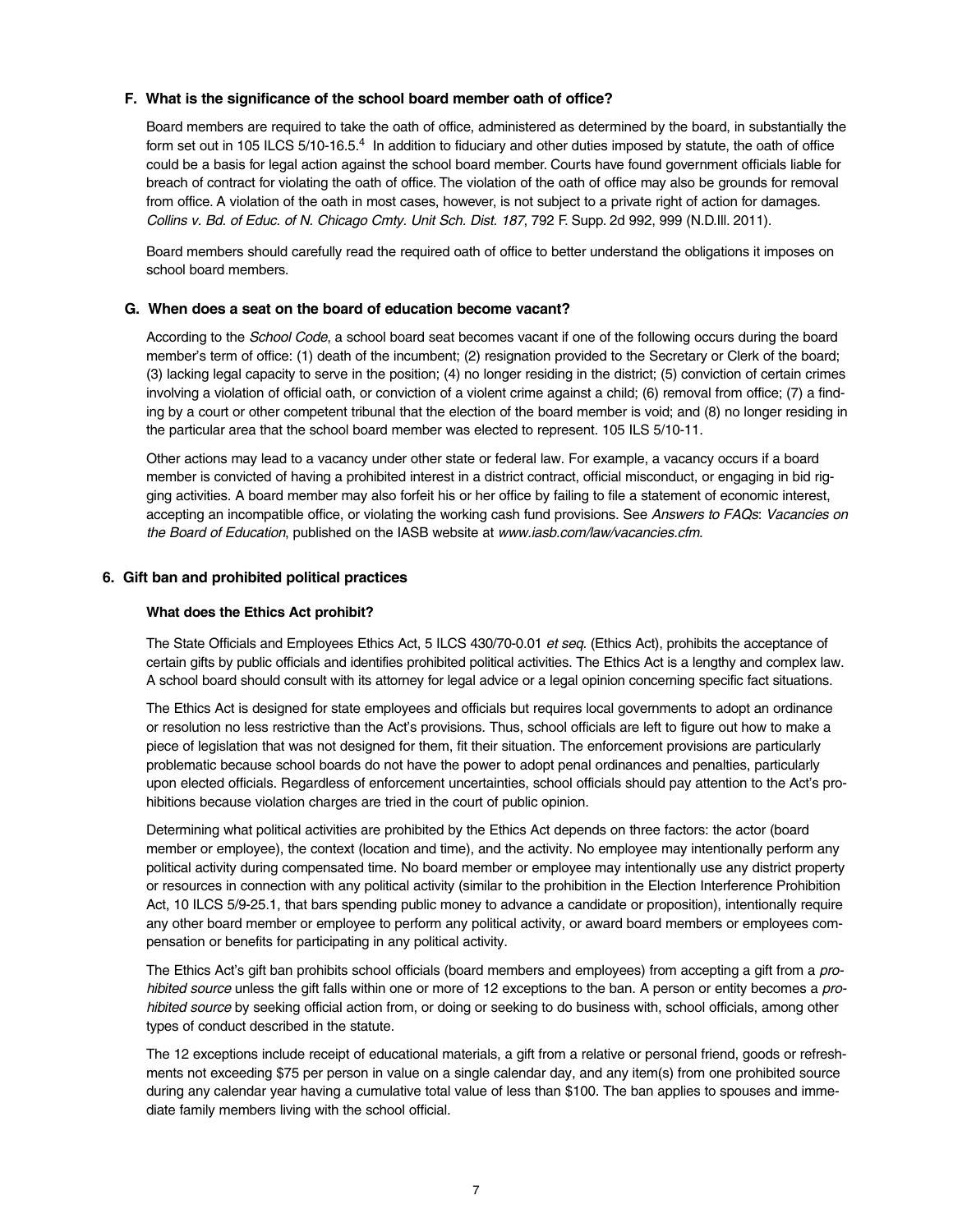## **7. Illinois Governmental Ethics Act**

## **A. What is required by the Governmental Ethics Act?**

The Governmental Ethics Act requires each school board member and certain employees to annually file a verified Statement of Economic Interests. 5 ILCS 420/4A-101. A school board candidate must also file a *Statement of Economic Interests*. 105 ILCS 5/9-10; 5 ILCS 420/4A-105.

Campaign contributions are not included in the *Statement of Economic Interests*, but must be disclosed pursuant to the Election Code. 10 ILCS 5/9-1 *et seq*.

The Governmental Ethics Act provides instructions and deadlines for filing a Statement of Economic Interests. The required form is also posted on the Illinois Secretary of State's website *www.cyberdriveillinois.com/publications/ home.html*. An individual must file the Statement upon initial appointment or employment and by May 1 of each year unless he or she has already filed that calendar year. A candidate for the school board must file a Statement with the county clerk and give the receipt to the county clerk or the county board of election commissioners at the time he or she files nominating papers. 105 ILCS 5/9-10. Failing to comply with the deadline or filing an intentionally false or incomplete *Statement* may subject an individual to a fine, criminal charge, and/or forfeiture of office or employment.

# **B. Are items that are required to be listed in a board member's Statement of Economic Interests also prohibited conflicts of interest?**

Not necessarily. The interests that must be disclosed in the *Statement of Economic Interests* are independent from the prohibited interests contained in other laws. These laws do not correlate to each other. Thus, an interest disclosed in the *Statement of Economic Interests* does not necessarily give rise to a prohibited conflict of interest, but it may.

## **8. Grant Accountability and Conflicts of Interest**

# **A. What board member conflicts of interests are prohibited if a school district receives federal or state grant awards?**

The Grant Accountability Transparency Act (GATA) is a State law intended to increase accountability and transparency in the use of grant funds and to streamline federal and state grant administration through the adoption of uniform federal procurement standards. 30 ILCS 708/1 *et seq*. The federal standards apply to most federal grant funds that pass through ISBE and now, through GATA, these standards also apply to ISBE-administered grants (with some exceptions, including evidence based funding, mandated categoricals, and drivers' education).

The rules prohibit board members and employees of a school district from participating in the selection, award, or administration of a contract supported by a grant award if they have a *real or apparent* conflict of interest. 2 C.F.R. §200.318(c)(1). For a board member, such a conflict arises when the board member, his or her immediate family member, business partner, or an organization that employs or is about to employ one of those individuals, has a financial or other interest in or receives a tangible personal benefit from a firm considered for a contract. *Id*. Additionally, board members may not solicit or accept gratuities, favors, or anything of monetary value from contractors. *Id*. However, boards do have the flexibility to set standards for situations when the financial interest is not substantial or the gift is unsolicited and of nominal value. The gift ban in the Ethics Act may serve as a source for those types of standards. See Section 6 above.

A formal guidance document from the State lists examples of conflicts of interest which may be prohibited or present a potential conflict under GATA and federal procurement standards, such as ownership of stocks or bonds in an grant applicant firm, outstanding financial commitment to an applicant, employment in any capacity by the applicant, including employment of an immediate family member, or a close personal relationship with the applicant. See the guidance titled *Conflict of Interest*, available at *https://www.illinois.gov/sites/GATA/ Pages/ResourceLibrary.aspx.* The term *apparent* conflict of interest is not specifically defined in GATA or the federal rules; however, see Section 10 below regarding the *appearance of impropriety*. Whether a real or apparent conflict exists under grant rules is a fact-specific inquiry; a board member should seek legal counsel before voting or otherwise participating in a grant award when there is the potential for a conflict.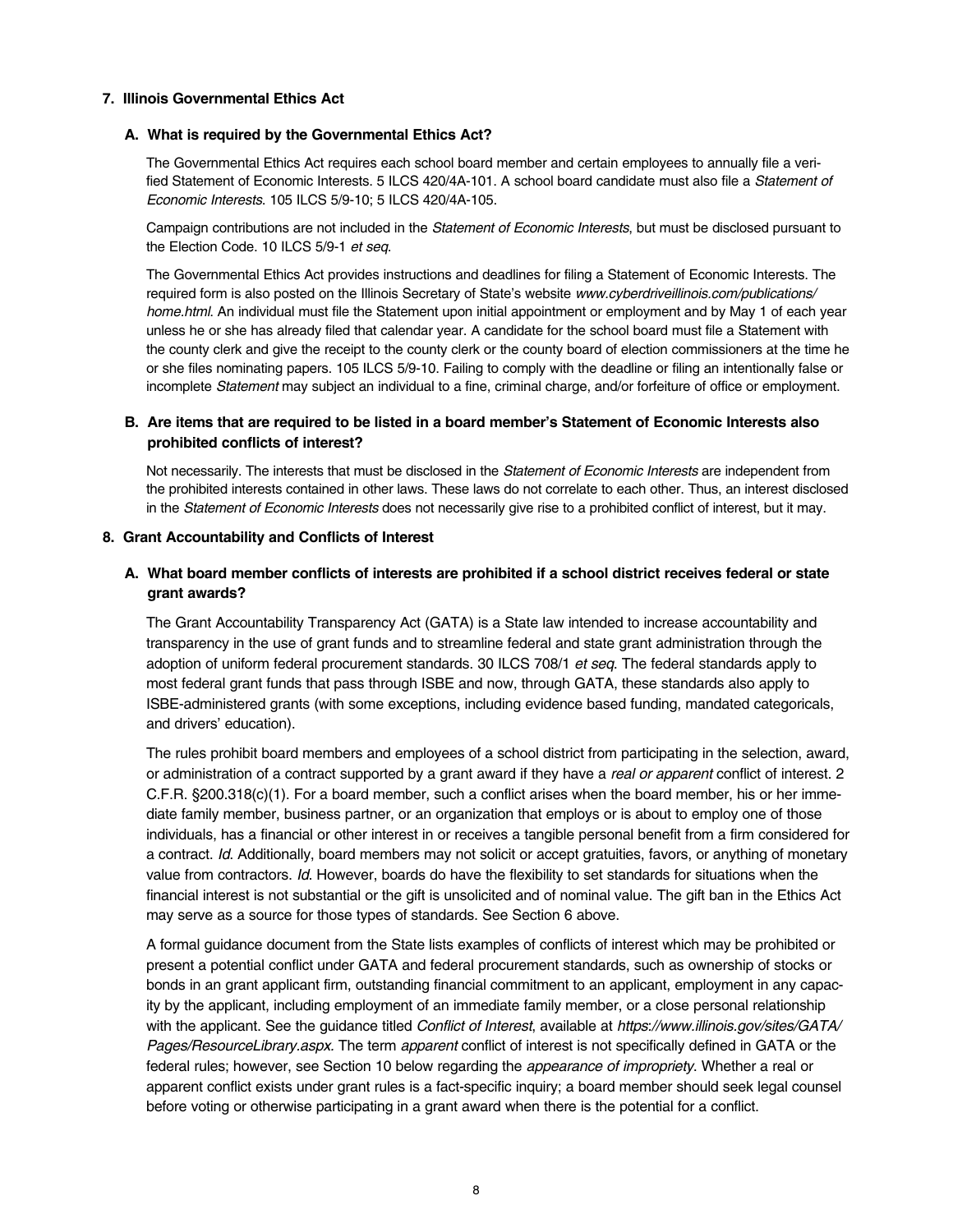Under the provisions of GATA, a board must disclose in writing any potential conflict of interest to the *passthrough entity* (defined as a non-federal entity that provides a subaward to a subrecipient to carry out part of a program). 30 ILCS 708/35.

# **B. What are the penalties or consequences if any of these provisions are violated?**

If a board member has a *real or apparent* conflict of interest and nevertheless participates in the contract supported by the grant award, the awarding or pass-through agency may employ a variety of remedies, including temporarily holding cash payments pending correction of the issue, suspending or terminating the grant award, and/or withholding further awards for the project. 2 C.F.R. §200.338. A grantee board can also be subject to the same types of penalties if it fails to disclose in writing to the pass-through agency any violations of State or federal criminal law involving fraud, bribery, or gratuity violations potentially affecting the award. 30 ILCS 708/40.

Depending on the facts of a situation, conduct which violates these provisions may also violate other State laws, including those discussed in this *FAQ*. In that case, the penalty provisions of those other laws may also be enforced.

## **9. Removal of a board member**

## **May a school board member be removed from office? If so, what are the procedures?**

The regional superintendent of schools is authorized to remove a school board member during his or her term of office. The regional superintendent may do so if the school board member has willfully failed to perform his or her duties as a member. 105 ILCS 5/3-15.5.

If a board member fails to perform a mandatory duty, a proceeding known as *quo warranto* may be brought against the board member. If a court determines that the board member did not perform a mandatory duty, the court can impose a \$25,000 fine or oust the board member from office. 735 ILCS 5/18-108.

If a *priority district* (a low performing district designated by ISBE) is unable to obtain accreditation from an independent organization selected by ISBE due, in whole or in part, to reasons related to board governance, the State Board of Education may authorize the State Superintendent to direct the regional superintendent to remove school board members. 105 ILCS 5/2-3.25f-5.

# **10. Appearance of impropriety**

## **What does appearance of impropriety mean? Is this a legal standard?**

*Appearance of impropriety* is not a legal standard; it refers to conduct that appears questionable although it may be legal. Community members might assume, based on their knowledge of the facts, that a board member has violated some rule or law because his or her conduct appears suspicious, self-serving, or improper. To avoid accusations of misconduct and the resultant loss of credibility, board members generally seek to avoid the *appearance of impropriety*. For example, to avoid the *appearance of impropriety*, a board member may want to refrain from voting on any matter that will financially affect him or her and his or her spouse or family member, even if there is no legal conflict of interest.

- **1** The following attorneys are members of the 2018 committee: Heather Brickman, Hodges, Loizzi, Eisenhammer, Rodick & Kohn LLP; John Izzo, Hauser, Izzo, Petrarca, Gleason and Stillman, LLC; J. Christian Miller, Miller, Tracy, Braun, Funk & Miller, Ltd.; Merry Rhoades, Tueth, Keeney, Cooper, Mohan & Jackstadt, P.C.; James Petrungaro, Scariano, Himes & Petrarca, Chtd.; Kimberly Small and Debra Jacobson, Illinois Association of School Boards; and Peter Wilson, Jr., Mickey, Wilson, Weiler, Renzi & Andersson, P.C. The 2018 ICSA Executive Committee provided peer review.
- **2** The *prohibited interests* sections of the *School Code* and Public Officer Prohibited Activities Act have different limits. Here we used the limits in the *School Code* because they are specifically applicable to school board members. The Public Officer Prohibited Activities Act permits a contract to be awarded to a governing body member if it "would not cause the aggregate amount of all such contracts so awarded to the same person, firm, association, partnership, corporation, or cooperative association in the same fiscal year to exceed \$4,000." The similar provision in the *School Code* is up to \$2,000, but it permits contracts up to the aggregate amount of \$5,000 in the same fiscal year if the labor is not otherwise available in the district.